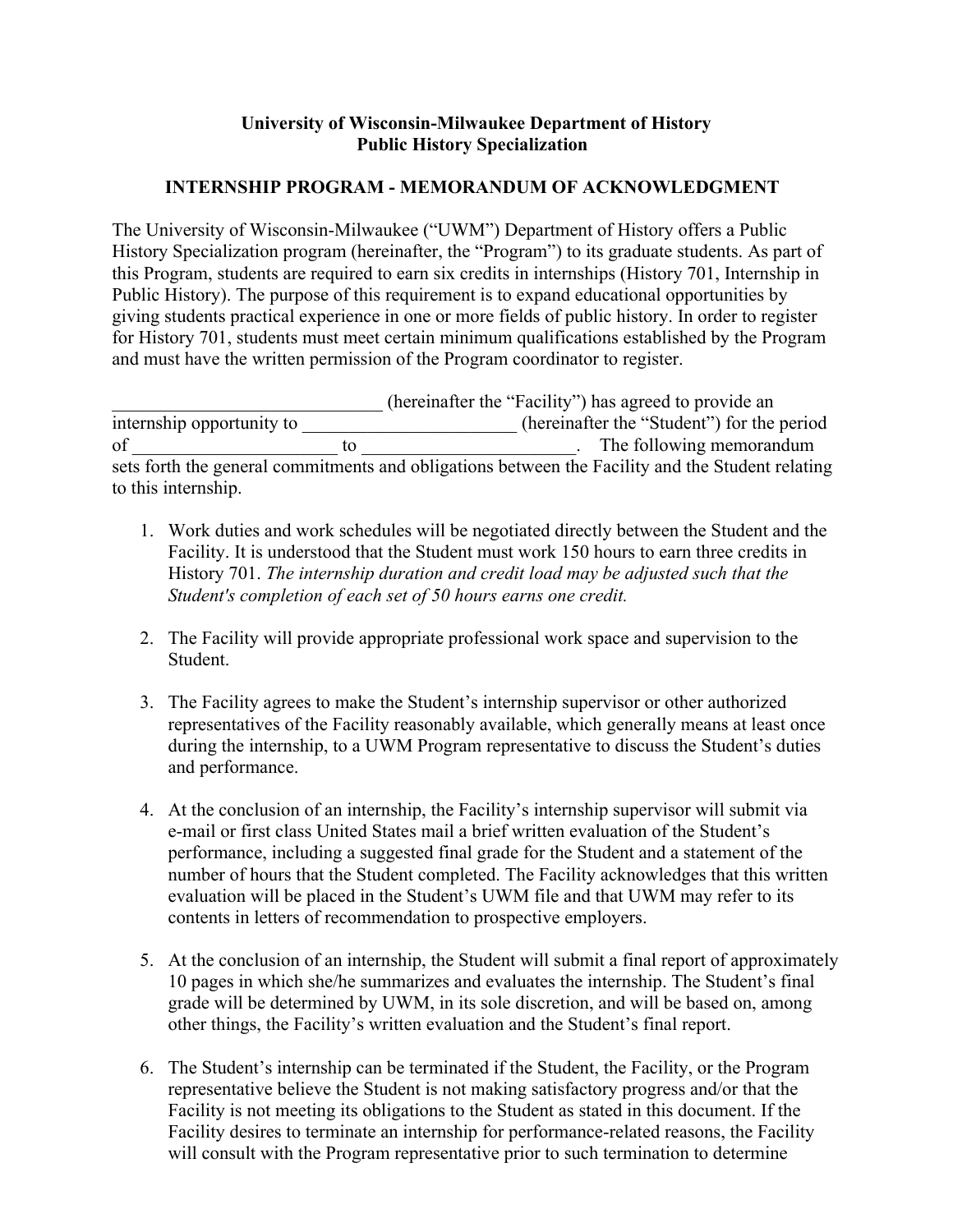whether there have been any meaningful efforts to help the Student improve her/his performance.

- 7. The Program encourages, but does not require, the Facility to compensate the student monetarily for the internship. Any such payments will be negotiated directly between the Student and the Facility.
- 8. The specific duties and expectations of the internship are described in detail below. (Use the below space or submit separately.)

The following signatures signify receipt and approval of this Program Acknowledgment:

 $\mathcal{L}_\text{max}$  , and the contract of the contract of the contract of the contract of the contract of the contract of the contract of the contract of the contract of the contract of the contract of the contract of the contr

 $\mathcal{L}_\mathcal{L} = \{ \mathcal{L}_\mathcal{L} = \{ \mathcal{L}_\mathcal{L} = \{ \mathcal{L}_\mathcal{L} = \{ \mathcal{L}_\mathcal{L} = \{ \mathcal{L}_\mathcal{L} = \{ \mathcal{L}_\mathcal{L} = \{ \mathcal{L}_\mathcal{L} = \{ \mathcal{L}_\mathcal{L} = \{ \mathcal{L}_\mathcal{L} = \{ \mathcal{L}_\mathcal{L} = \{ \mathcal{L}_\mathcal{L} = \{ \mathcal{L}_\mathcal{L} = \{ \mathcal{L}_\mathcal{L} = \{ \mathcal{L}_\mathcal{$ 

 $\mathcal{L}_\mathcal{L} = \mathcal{L}_\mathcal{L} = \mathcal{L}_\mathcal{L} = \mathcal{L}_\mathcal{L} = \mathcal{L}_\mathcal{L} = \mathcal{L}_\mathcal{L} = \mathcal{L}_\mathcal{L} = \mathcal{L}_\mathcal{L} = \mathcal{L}_\mathcal{L} = \mathcal{L}_\mathcal{L} = \mathcal{L}_\mathcal{L} = \mathcal{L}_\mathcal{L} = \mathcal{L}_\mathcal{L} = \mathcal{L}_\mathcal{L} = \mathcal{L}_\mathcal{L} = \mathcal{L}_\mathcal{L} = \mathcal{L}_\mathcal{L}$ 

 $\mathcal{L}_\mathcal{L} = \mathcal{L}_\mathcal{L} = \mathcal{L}_\mathcal{L} = \mathcal{L}_\mathcal{L} = \mathcal{L}_\mathcal{L} = \mathcal{L}_\mathcal{L} = \mathcal{L}_\mathcal{L} = \mathcal{L}_\mathcal{L} = \mathcal{L}_\mathcal{L} = \mathcal{L}_\mathcal{L} = \mathcal{L}_\mathcal{L} = \mathcal{L}_\mathcal{L} = \mathcal{L}_\mathcal{L} = \mathcal{L}_\mathcal{L} = \mathcal{L}_\mathcal{L} = \mathcal{L}_\mathcal{L} = \mathcal{L}_\mathcal{L}$ 

 $\mathcal{L}_\mathcal{L} = \mathcal{L}_\mathcal{L} = \mathcal{L}_\mathcal{L} = \mathcal{L}_\mathcal{L} = \mathcal{L}_\mathcal{L} = \mathcal{L}_\mathcal{L} = \mathcal{L}_\mathcal{L} = \mathcal{L}_\mathcal{L} = \mathcal{L}_\mathcal{L} = \mathcal{L}_\mathcal{L} = \mathcal{L}_\mathcal{L} = \mathcal{L}_\mathcal{L} = \mathcal{L}_\mathcal{L} = \mathcal{L}_\mathcal{L} = \mathcal{L}_\mathcal{L} = \mathcal{L}_\mathcal{L} = \mathcal{L}_\mathcal{L}$ 

 $\mathcal{L}_\mathcal{L} = \mathcal{L}_\mathcal{L} = \mathcal{L}_\mathcal{L} = \mathcal{L}_\mathcal{L} = \mathcal{L}_\mathcal{L} = \mathcal{L}_\mathcal{L} = \mathcal{L}_\mathcal{L} = \mathcal{L}_\mathcal{L} = \mathcal{L}_\mathcal{L} = \mathcal{L}_\mathcal{L} = \mathcal{L}_\mathcal{L} = \mathcal{L}_\mathcal{L} = \mathcal{L}_\mathcal{L} = \mathcal{L}_\mathcal{L} = \mathcal{L}_\mathcal{L} = \mathcal{L}_\mathcal{L} = \mathcal{L}_\mathcal{L}$ 

 $\mathcal{L}_\mathcal{L} = \{ \mathcal{L}_\mathcal{L} = \{ \mathcal{L}_\mathcal{L} = \{ \mathcal{L}_\mathcal{L} = \{ \mathcal{L}_\mathcal{L} = \{ \mathcal{L}_\mathcal{L} = \{ \mathcal{L}_\mathcal{L} = \{ \mathcal{L}_\mathcal{L} = \{ \mathcal{L}_\mathcal{L} = \{ \mathcal{L}_\mathcal{L} = \{ \mathcal{L}_\mathcal{L} = \{ \mathcal{L}_\mathcal{L} = \{ \mathcal{L}_\mathcal{L} = \{ \mathcal{L}_\mathcal{L} = \{ \mathcal{L}_\mathcal{$ 

FOR THE FACILITY:

Signature Date

 $\mathcal{L}_\text{max}$  , where  $\mathcal{L}_\text{max}$  and  $\mathcal{L}_\text{max}$ Printed Name

I agree to the terms of the internship as set forth in this Memorandum:

Student Signature Date

Specific Duties and Other Expectations Relating to this Internship:

 $\mathcal{L}_\text{max}$  , and the contribution of the contribution of the contribution of the contribution of the contribution of the contribution of the contribution of the contribution of the contribution of the contribution of t